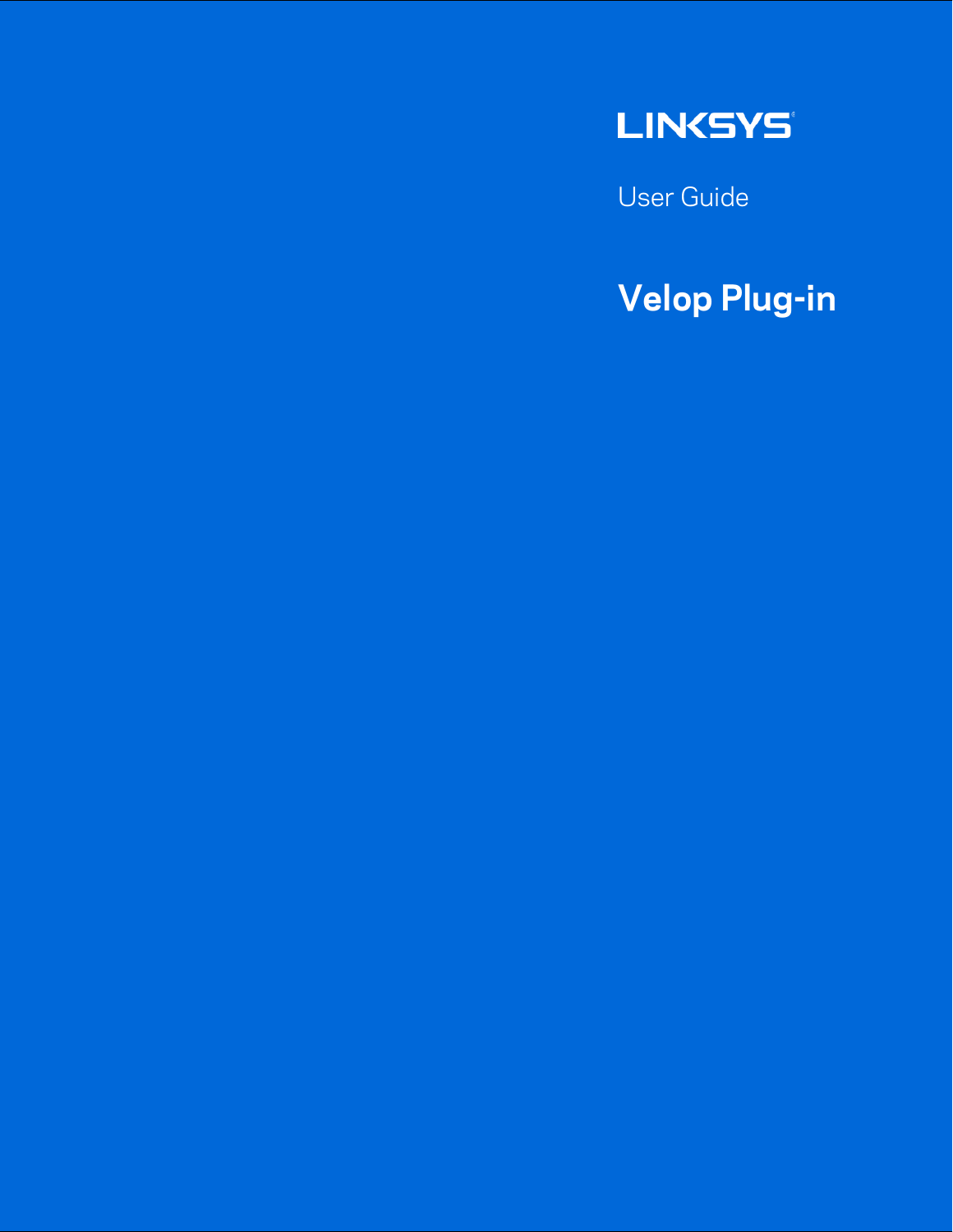#### **Table of Contents**

| <b>10</b> |
|-----------|
| 10        |
| <b>10</b> |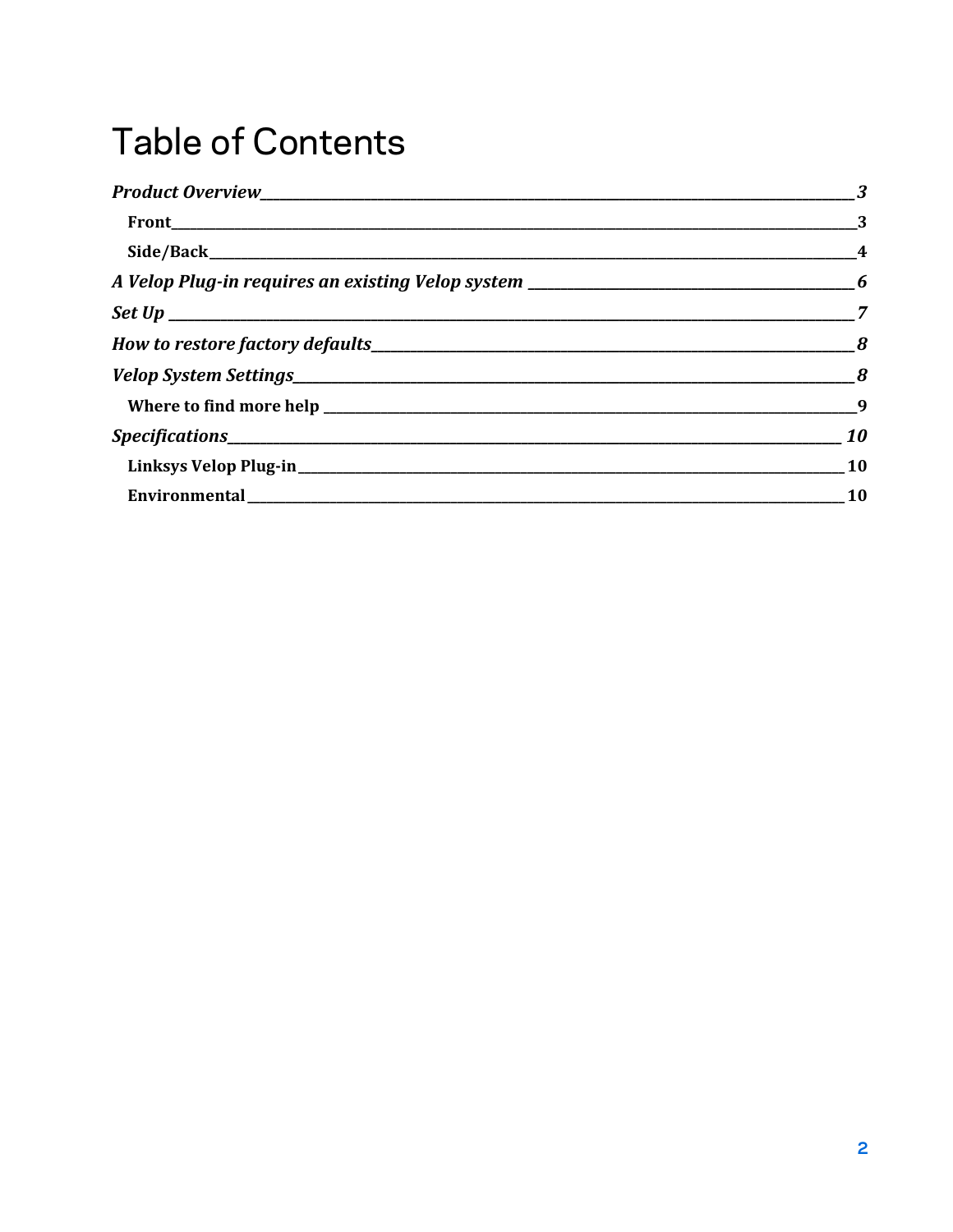#### <span id="page-2-0"></span>**Product Overview**

#### <span id="page-2-1"></span>**Front**



The light on the front of your node gives you information about the node's operation.

| Light description | <b>Status</b>                                                   |
|-------------------|-----------------------------------------------------------------|
| Blue (blinking)   | <b>Starting up</b>                                              |
|                   | Wait for the node to finish starting up.                        |
| Purple            | <b>Ready for setup</b>                                          |
|                   | Open the Linksys app to complete setup.                         |
| Purple (binking)  | Setup in progress                                               |
|                   | Follow instructions in the app.                                 |
| <b>Blue</b>       | <b>Connected to internet</b>                                    |
|                   | Node is online, everything is good.                             |
| Red               | No internet                                                     |
|                   | Not online, check with your ISP for service interruptions.      |
| Red (blinking)    | Out of range                                                    |
|                   | Node isn't in range of another node. Move it closer.            |
| Yellow            | <b>Weak connection</b>                                          |
|                   | Your node is connected to the internet, but the signal is weak. |
|                   | Move it closer to another node to improve the signal.           |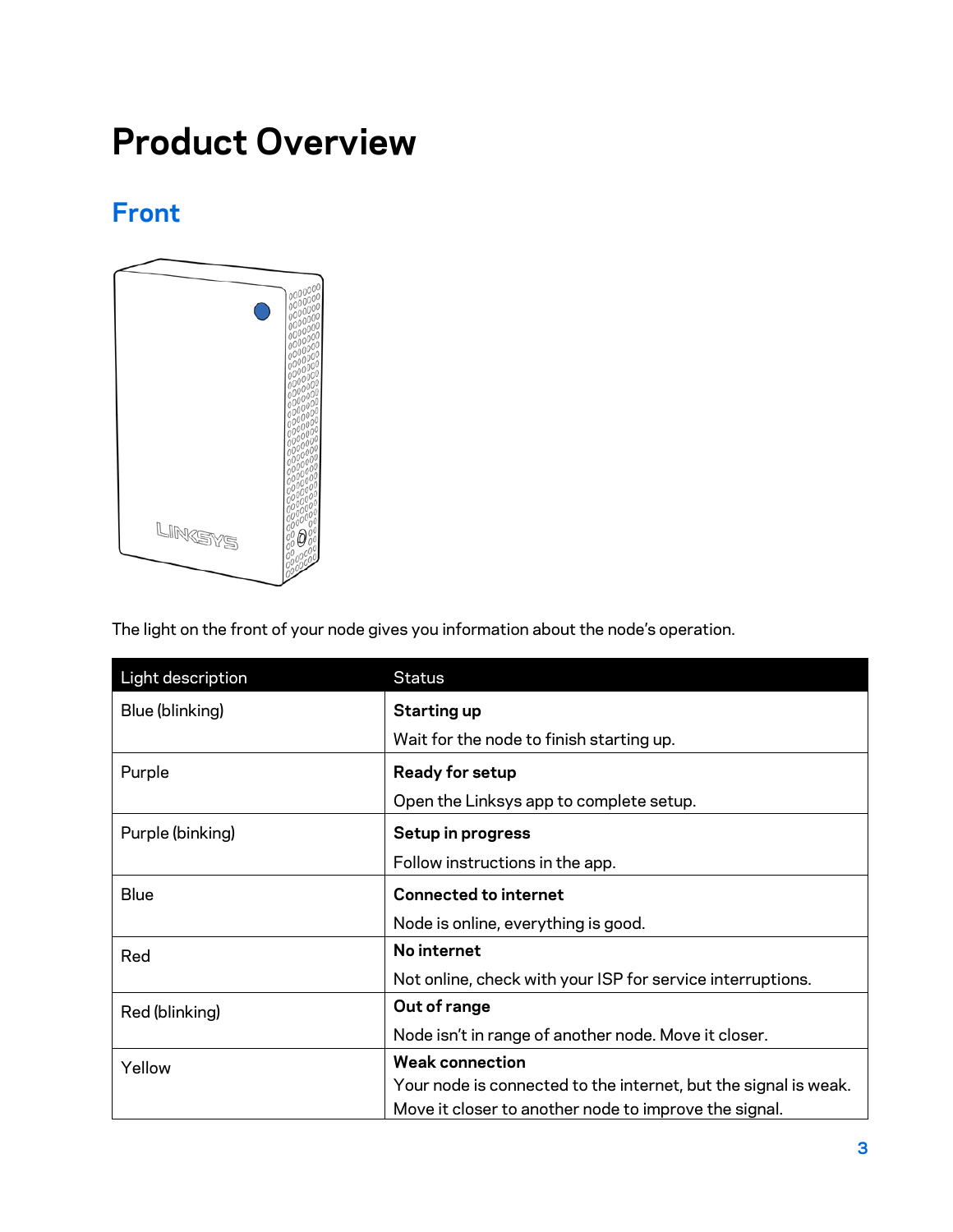#### <span id="page-3-0"></span>**Side/Back**  $\begin{bmatrix} 0 & 0 & 0 & 0 & 0 & 0 \\ 0 & 0 & 0 & 0 & 0 & 0 \\ 0 & 0 & 0 & 0 & 0 & 0 \\ 0 & 0 & 0 & 0 & 0 & 0 \\ 0 & 0 & 0 & 0 & 0 & 0 \\ 0 & 0 & 0 & 0 & 0 & 0 \\ 0 & 0 & 0 & 0 & 0 & 0 \\ 0 & 0 & 0 & 0 & 0 & 0 \\ 0 & 0 & 0 & 0 & 0 & 0 \\ 0 & 0 & 0 & 0 & 0 & 0 \\ 0 & 0 & 0 & 0 & 0 & 0 \\ 0 & 0 & 0 & 0 & 0 &$ ∩  $\overline{\Theta}$ O  $200000$ ΟŌ Οŏ OO Ō С n  $\bigcirc$ O Ö Г C Ω O O Ò ∩ n O O С O Ó С Ċ С  $\circ$ C O С  $\circ$ n O  $\circ$ С ΟO O È ŎΟ Ω ಂ n  $\circ$ ∩ O 0 O O  $\circ$ Ω O O  $\circ$ ōò Reset -O 0000 **Button** O  $\frac{80000}{800000}$  $0000$

 $\bigcirc$ C

**Reset button**—Press and hold until the light on front of the node turns red, fades and flashes bright red again to reset the node to its factory defaults.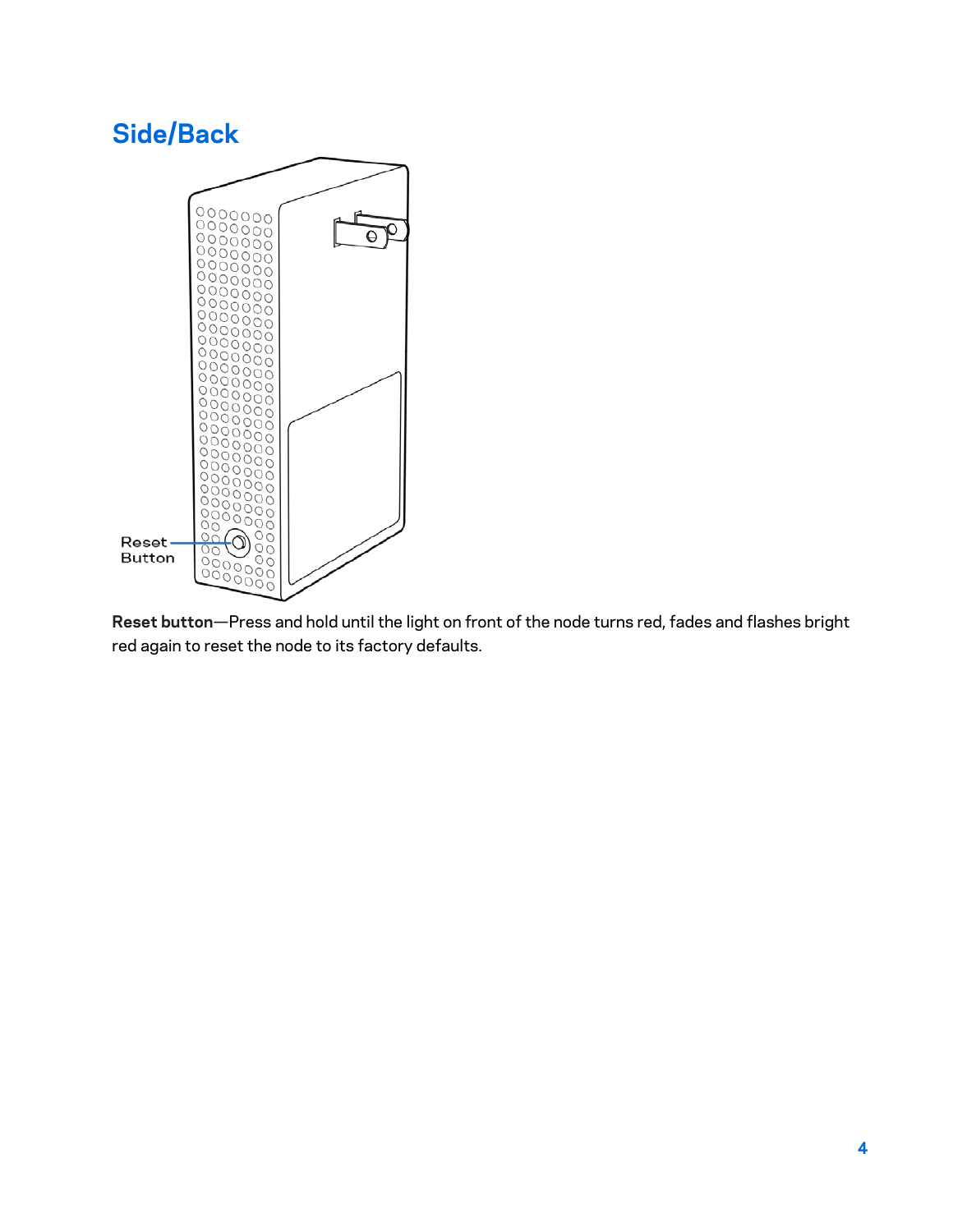## **Network of nodes**

Every home is unique. Velop creates a modular mesh system of Wi-Fi nodes to provide wireless coverage throughout your home. Whether you have one node, three nodes, or more, we'll help you get them in the right spot - one at a time - for the best performance everywhere.

Velop Plug-in must be used with an existing Velop system and requires a Velop primary node connected to your modem with an ethernet cable.



Sample multi-story home



Sample single-story home

**Velop Plug-in is designed for indoor use. Do not use outdoors or other areas where it might be affected by rain or other weather conditions.**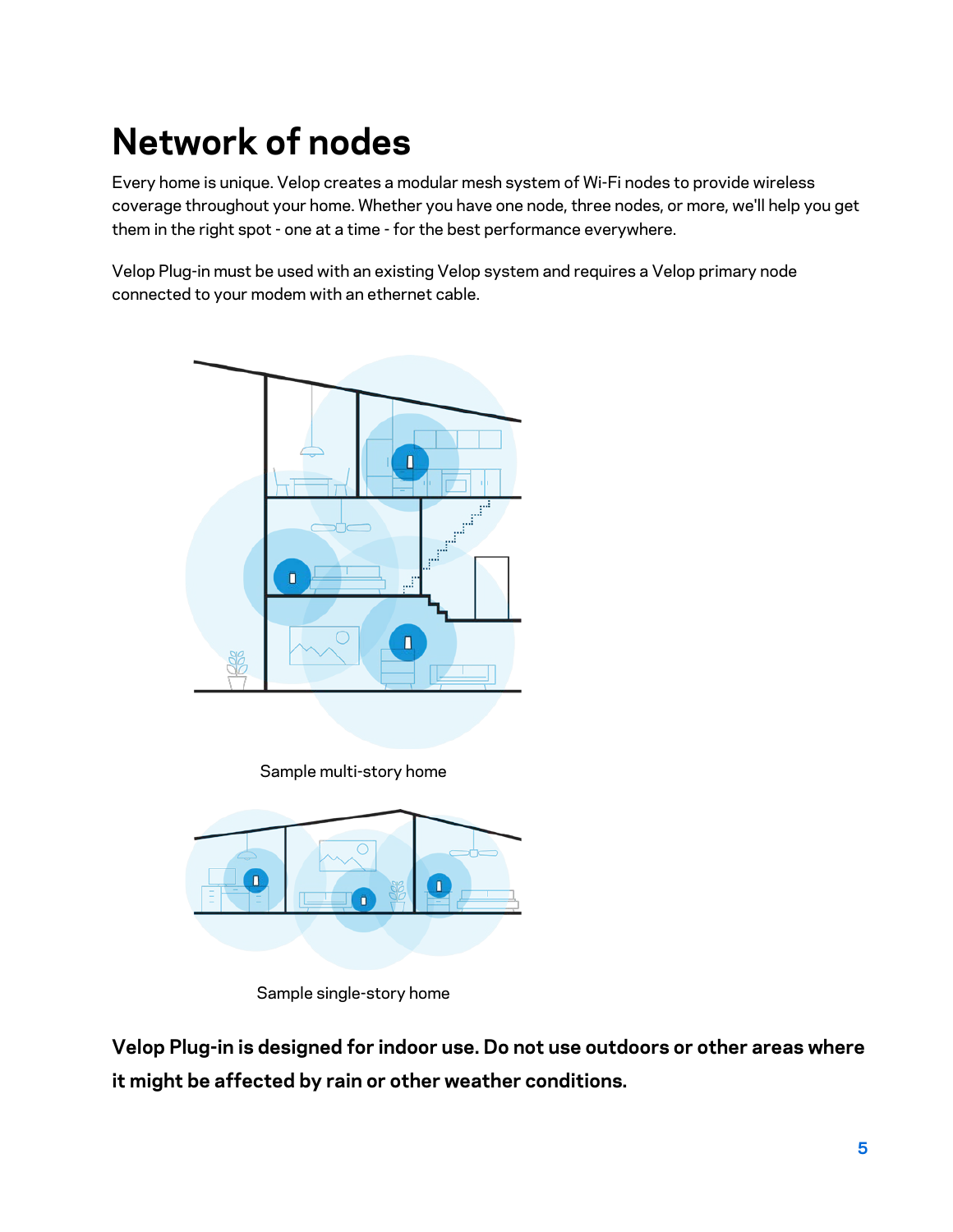# <span id="page-5-0"></span>**A Velop Plug-in requires an existing Velop system**



Be sure your **primary node** is already set up before adding a plug-in.

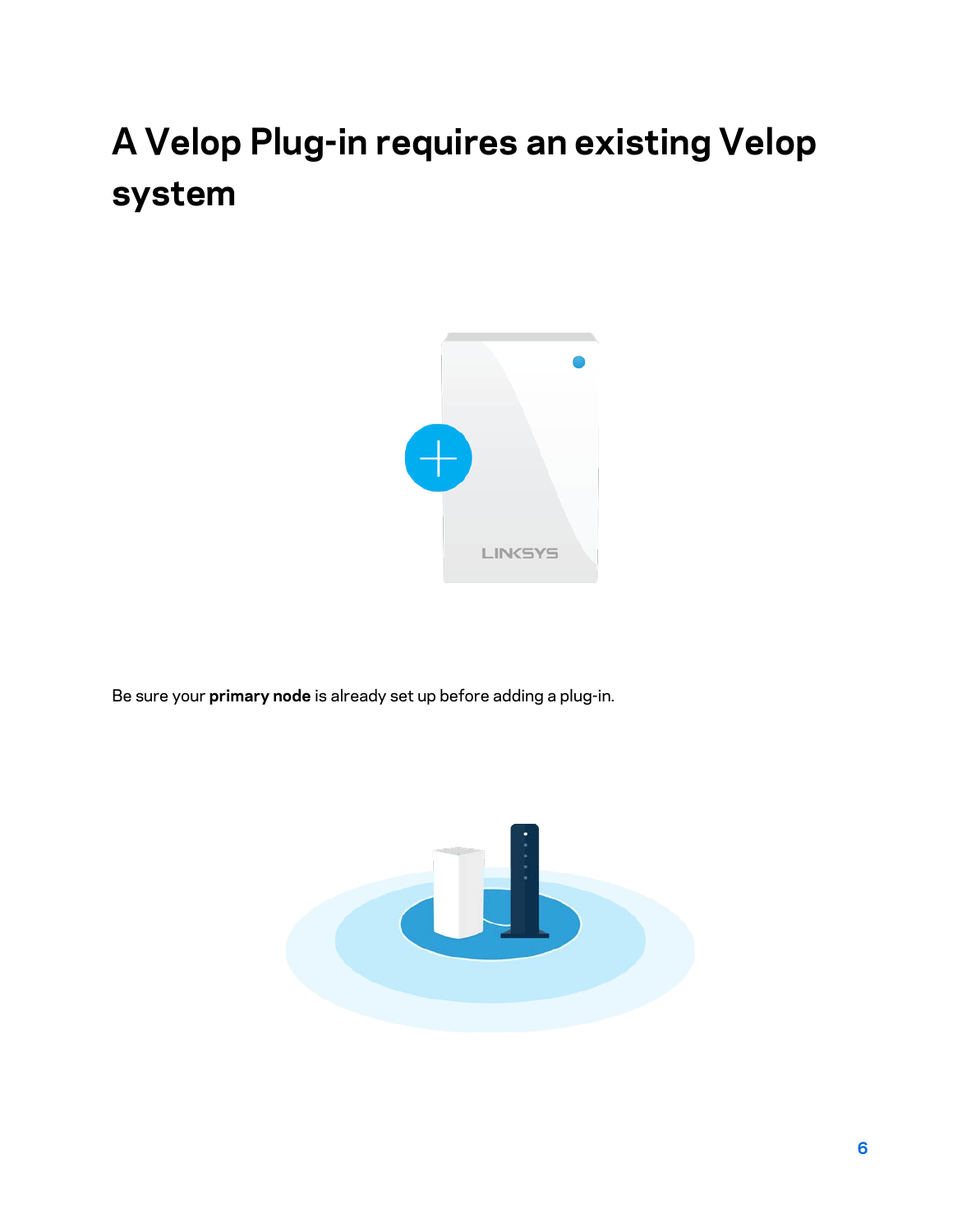## <span id="page-6-0"></span>**Set Up**

- 1. Open the Linksys app.
- 2. Log in
- 3. Find and tap "Set up a New Product" in the main menu.
- 4. Select "Add Another Node" and follow setup instructions.

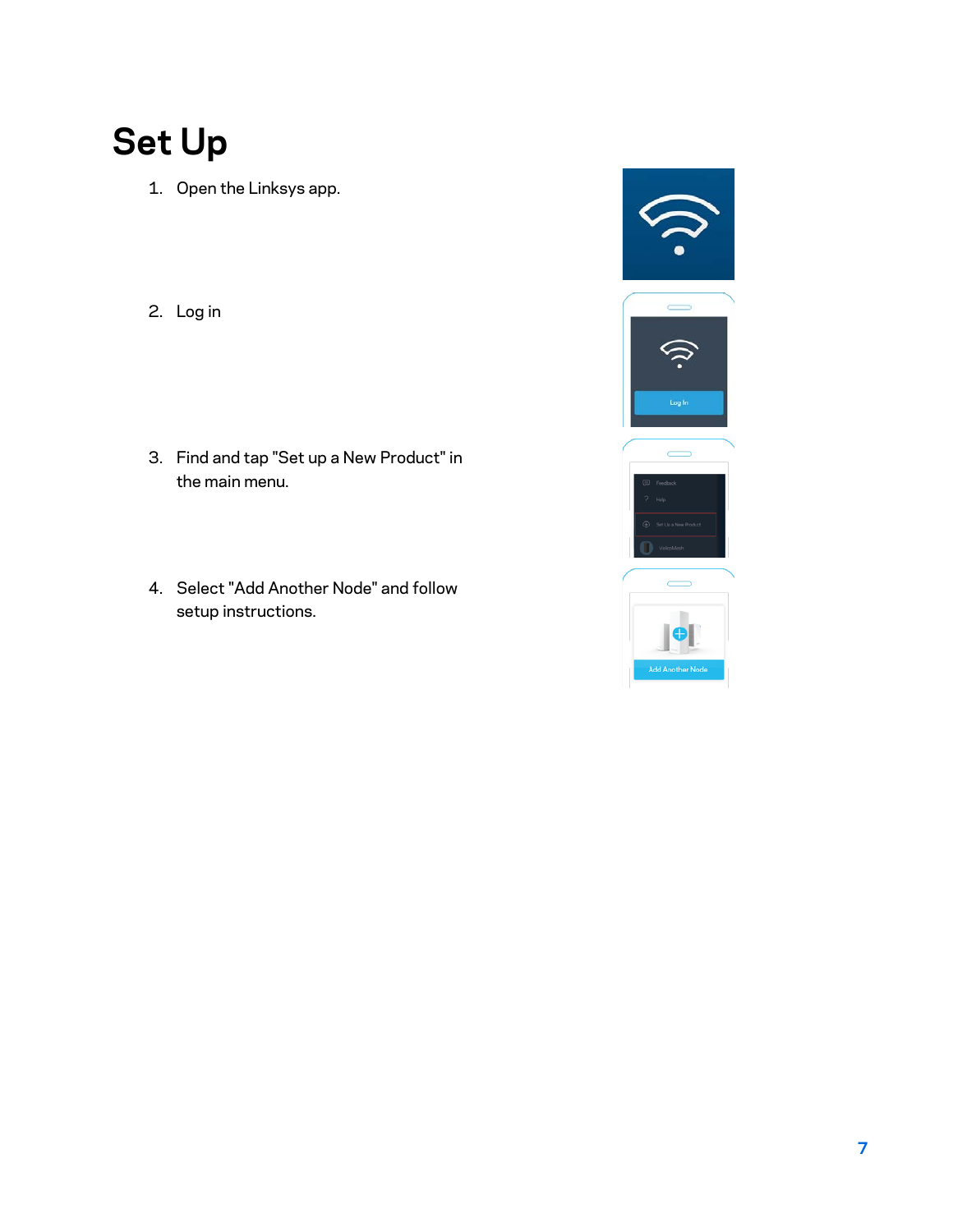#### <span id="page-7-0"></span>**How to restore factory defaults**

You should never need to reset your Velop Plug-in to factory default settings—a very disruptive process. A factory reset restores your Velop Plug-in to the state it was when you took it out of its box, requiring you to go through the setup process again.

To reset your Velop Plug-in to factory defaults:

• With your node plugged in, use a press and hold the Reset button on the side. The light on front of the node will turn red and fade in pulses. Do not release the button until the light goes out and then turns bright red.



#### <span id="page-7-1"></span>**Velop System Settings**

Using your Linksys app, you can view or change Velop system settings to make your Wi-Fi more secure or to work better with a device or game. You can access settings from anywhere in the world if you have an internet connection, but you can also access your Velop system directly from your home network if you are not online. To view the Velop user guide, detailing how to use the Linksys app go to linksys.com/support/Velop.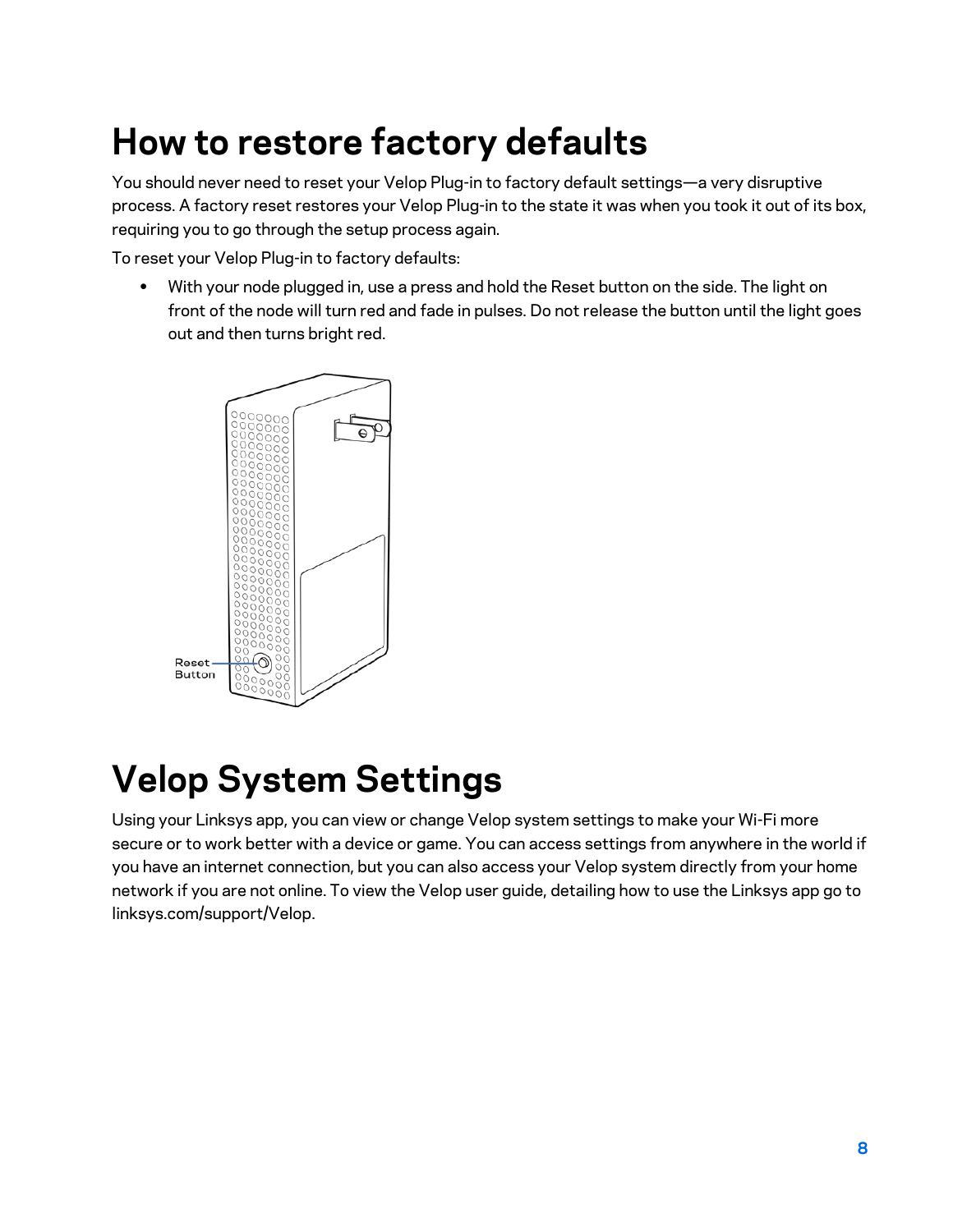## **Help**

#### <span id="page-8-0"></span>**Where to find more help**

- Linksys.com/support/Velop
- Linksys app help (launch the app and click *Help* in the main navigation menu)



**Note—***Licenses and notices for third party software used in this product may be viewed on [http://support.linksys.com/en-us/license.](http://support.linksys.com/en-us/license) Please contact [http://support.linksys.com/en](http://support.linksys.com/en-us/gplcodecenter)[us/gplcodecenter](http://support.linksys.com/en-us/gplcodecenter) for questions or GPL source code requests.*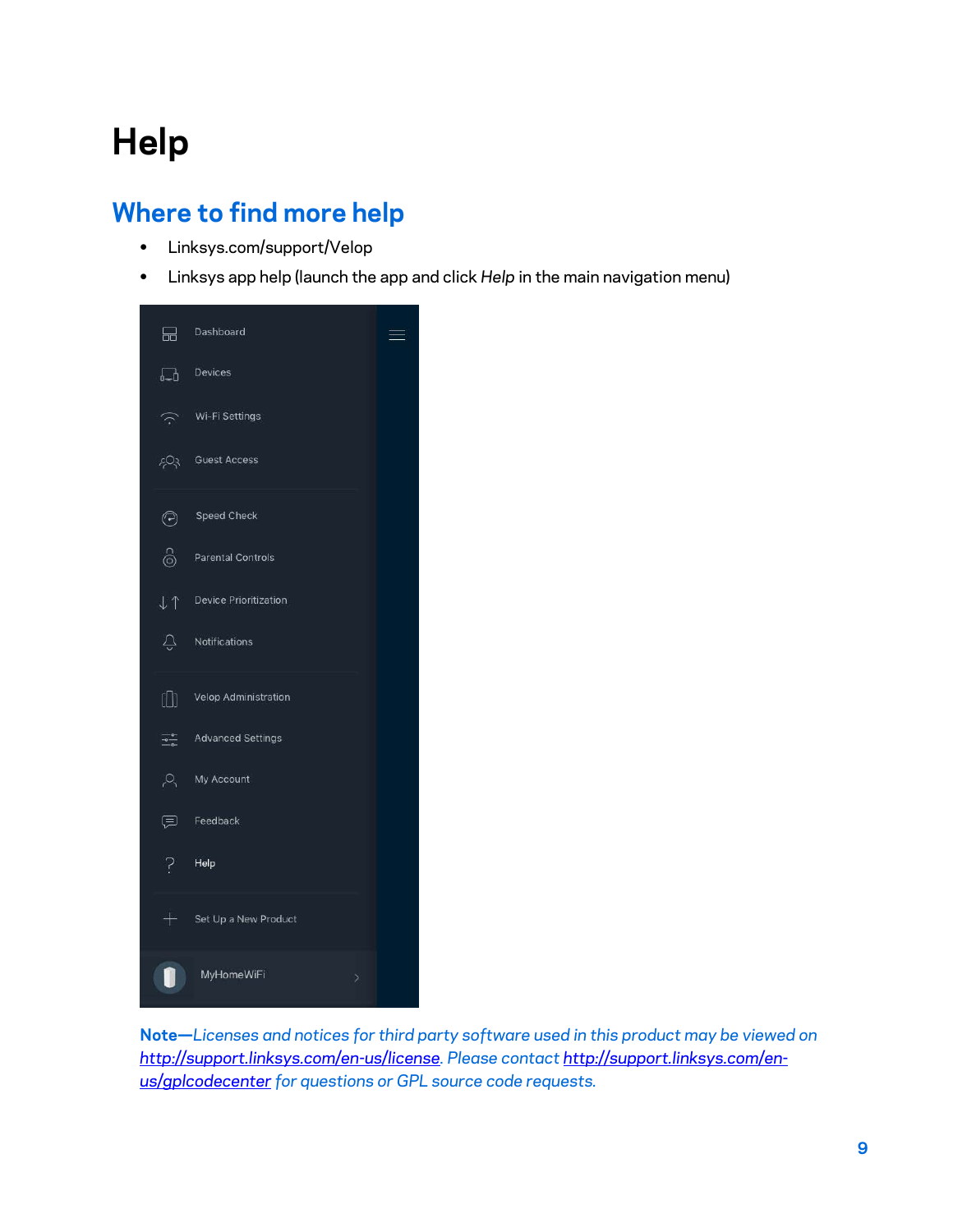## <span id="page-9-0"></span>**Specifications**

#### <span id="page-9-1"></span>**Linksys Velop Plug-in**

| Model Name               | Velop Plug-in                                |
|--------------------------|----------------------------------------------|
| <b>Model Number</b>      | WHW01P                                       |
| Radio Frequency          | 2.4 GHz and 5 GHz                            |
| # of Antennas            | З                                            |
| <b>Buttons</b>           | Reset                                        |
| Lights                   | One, multicolored light for power and status |
| <b>Security Features</b> | WPA2-Personal                                |
| <b>Security Key Bits</b> | Up to 128-bit encryption                     |

#### <span id="page-9-2"></span>**Environmental**

| Dimensions                | $3.05''$ x 2.1" x 4.7" (77.47 mm x 53.34 mm x 119.38 mm) |
|---------------------------|----------------------------------------------------------|
| Unit Weight               | $0.57$ lb (260 g)                                        |
| Power                     | Internal AC/DC power supply: 100-240V ~1A, 50/60 Hz      |
| Certifications            | FCC, UL, Wi-Fi (IEEE 802.11a/b/g/n/ac), WPS              |
| Operating Temp.           | 32° to 104° F (0 to 40° C)                               |
| Storage Temp.             | $-4^{\circ}$ to $140^{\circ}$ F (-20 to 60° C)           |
| <b>Operating Humidity</b> | 10% to 80% relative humidity, non-condensing             |
| <b>Storage Humidity</b>   | 5% to 90% non-condensing                                 |

#### Notes:

For regulatory, warranty, and safety information, go to Linksys.com/support/Velop.

Specifications are subject to change without notice.

Maximum performance derived from IEEE Standard 802.11 specifications. Actual performance can vary, including lower wireless network capacity, data throughput rate, range and coverage. Performance depends on many factors, conditions and variables, including distance from the access point, volume of network traffic, building materials and construction, operating system used, mix of wireless products used, interference and other adverse conditions.